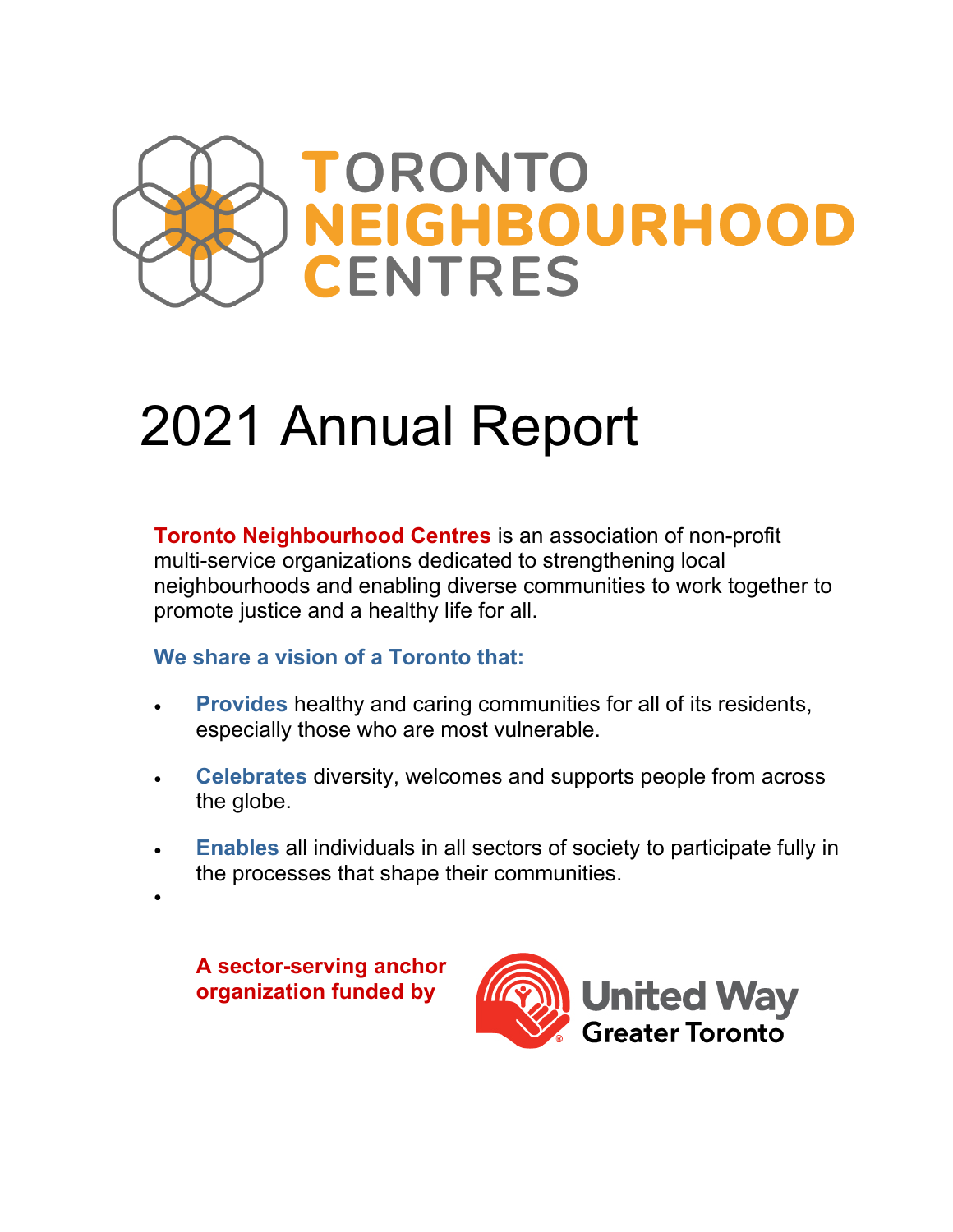## **TNC Values and the Neighbourhood Centre Model**

TNC members believe that well-being is a social achievement and not exclusively an individual one, and that every community needs a range of supports to flourish, including:

- government policies and programs that ensure equality of opportunity, income security, affordable housing, childcare, employment equity and human rights
- well-funded public education, healthcare and social services
- opportunities for civic engagement, celebration, expression, mutual support and democratic participation
- thriving local and regional economies
- $\bullet$  sustainable relationships with the environment

As one part of this fabric, TNC promotes the model of universal access multi-service Neighbourhood Centres, complementing strong public services and organizations supporting specific communities and sectors.

Neighbourhood Centres are dedicated to empowering neighbours to work together to meet local challenges and create shared approaches to building community. They provide a crucial focus and support for community development, and address the needs of their area by integrating services, capacity building and social reform.

Inspired by the tradition of innovation within the Settlement House movement, today's neighbourhood centres take many forms as they generate local solutions to global challenges. Together and separately, TNC members seek to catalyze change by:

- Developing relationships of trust and mutuality among people from different backgrounds and experience, as individuals, families and groups
- Bridging between those who are affected by decisions and those who make them
- Providing open and safer spaces for people to meet, organize, celebrate and participate actively in community life
- Building on people's potential and gifts rather than focusing on their problems
- $\bullet$  Releasing the potential of communities as places of creativity and enterprise
- Strengthening the voice of people normally left out or ignored
- Cherishing our independence in order to remain flexible and responsive to opportunity
- Pioneering innovative approaches and solutions to neighbourhood issues
- Investing and reinvesting in community assets to build local sustainability

TNC members contribute to a world in which the "international community" is shaped by people working together from their local communities, a power and legitimacy from the base of society.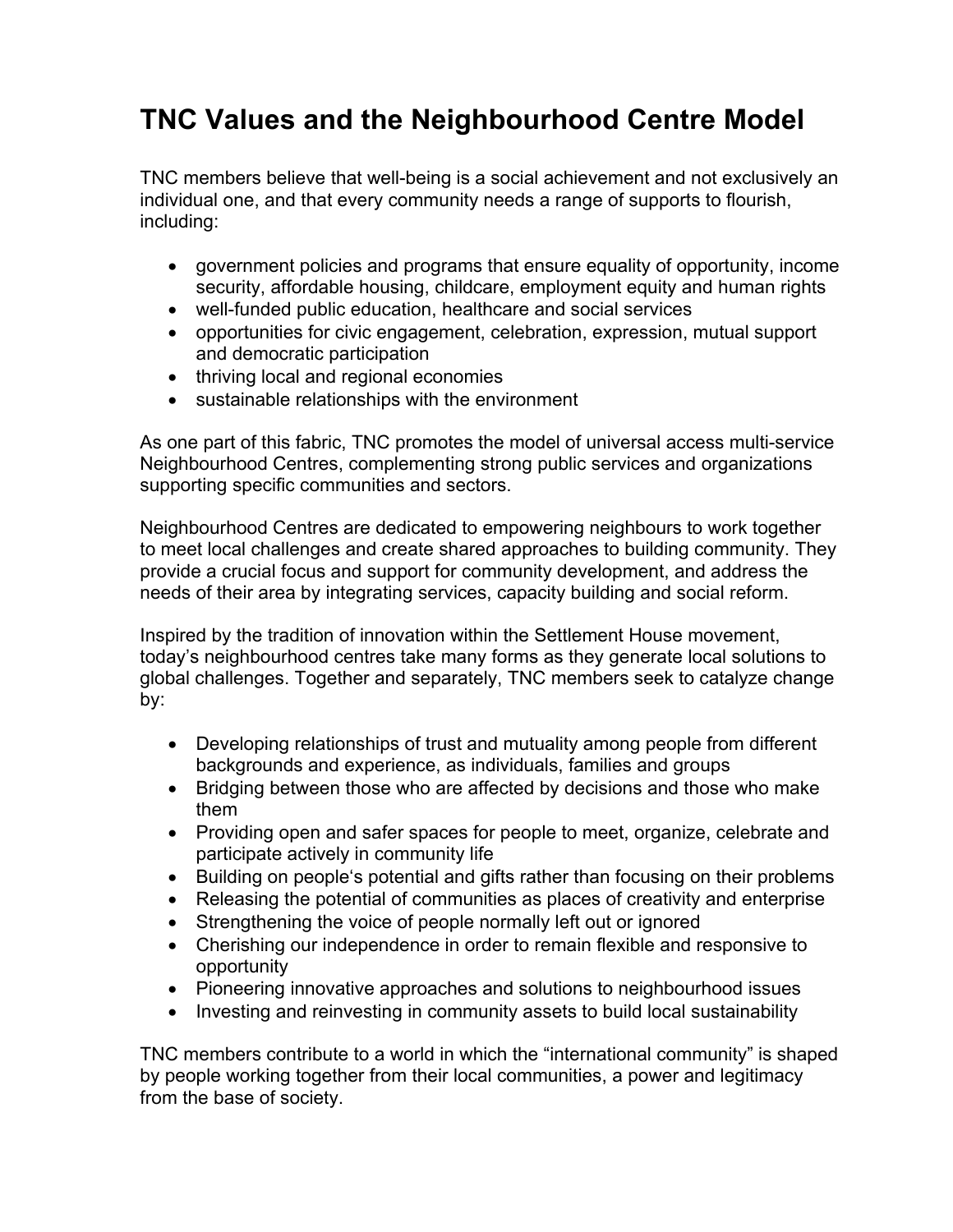

# **TNC Strategies**

#### **To advance its vision the TNC:**

- Identifies and speaks out on common issues and concerns in our communities as an association and in cooperation with other community groups;
- Promotes the model of universal access multi-service Neighbourhood Centres as a core component of healthy communities (complementing strong public services and a wellsupported network of organizations and services targeted to diverse communities and sectors);
- Encourages the development of Neighbourhood Centres in underserved communities across Toronto;
- Links Neighbourhood Centres across Toronto, serving as a medium for the exchange of information and ideas, and sharing organizational resources and capacities;
- Sponsors inter-agency projects with member agencies and other organizations;
- Promotes best practices for community-based social service, health and recreation activities.

TNC is a registered charitable organization and a member of the Canadian Association of Neighbourhood Services (CANS) and the International Federation of Settlements and Neighbourhood Centres  $(IFS).$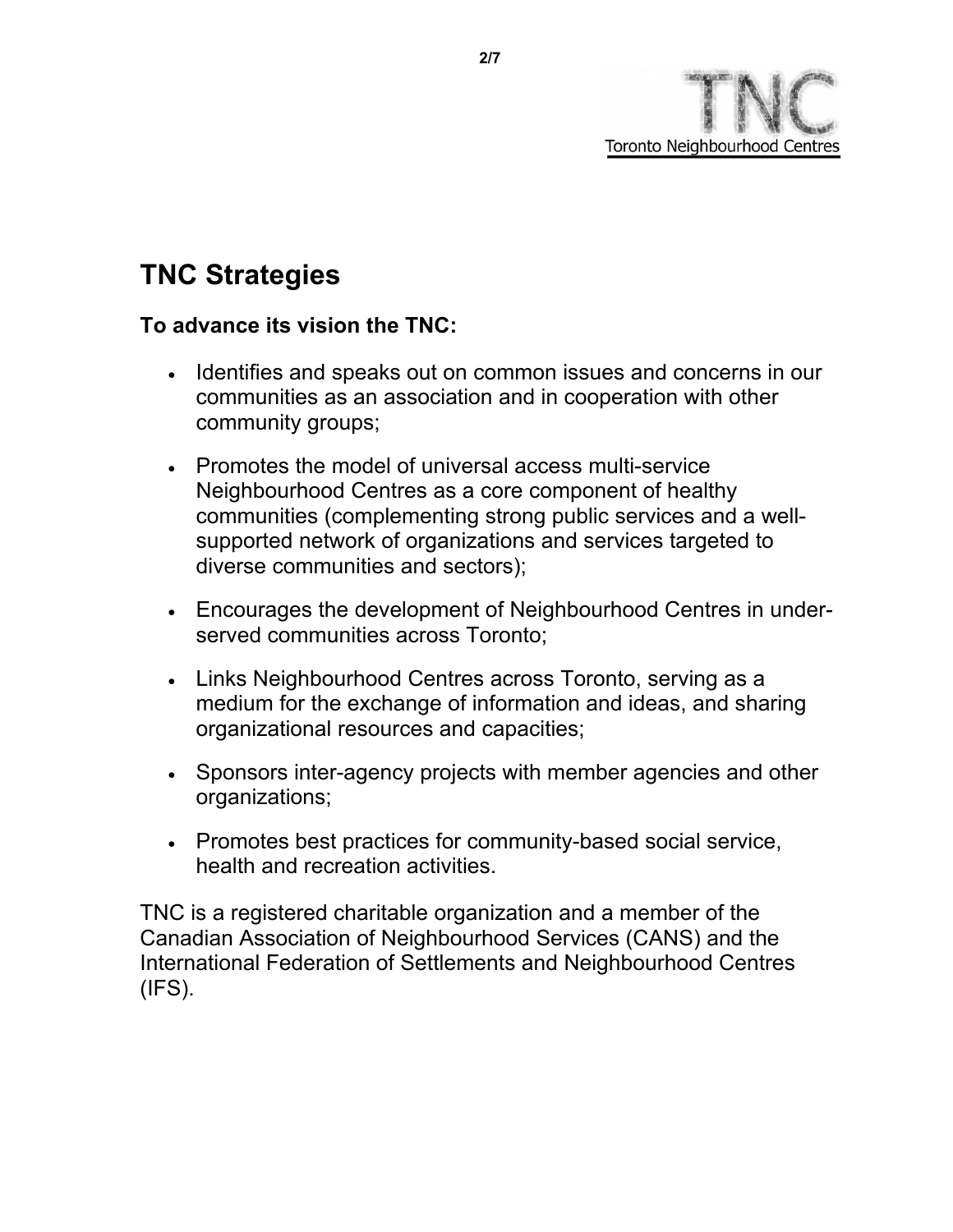

# **TNC 2020-2021 Highlights**

## **Anchoring Anti-Oppression Relationships in Our Work**

The events of this remarkable time underscored the urgency for pursuing our antioppression work and making it foundational to all of our activities. Building upon our 2020 **TNC Relationships, Belonging & Anti-Oppression Charter**, and an associated **TNC Anti-Oppression Practice Guide and Tools**, TNC members came together weekly over the last year to support **TNC Anti-Oppression Organizational and System Change meetings -** sharing strategies, challenges, hard questions, and grounded experiences in moving anti-oppression work forward in our organizations and sector.

In the Spring of 2021 we mounted an in depth **TNC Workshop Series** on **[Dismantling White Supremacy – Reclaiming Our Humanity](https://drive.google.com/drive/folders/16rVcusPG_iBtt0iXHrO3vd2c6poUBo5p)**. Forty-eight staff from across sixteen TNC member agencies participated, including 14 peer facilitators who were trained in using a Listening Circle format, adapted from the International Institute for Restorative Justice (IIRP).

Additionally, TNC worked with two senior level Disability Justice activists to design and deliver a **3-part Disability Justice training series for HR staff** at member agencies. The training series focused on exploring what conversations need to happen at agencies to influence organizational culture shift and work-shopping current policies that need to be updated and/or revised.

**This work was amplified this year through a new** one-year full-time fellowship, TNC's **Director of Networks and Relationships**. This position has enabled us to respond to **TNC's 2019 BIPOC Recommendations,** expanding our capacity to weave anti-racism and anti-oppression actions into our work-plans and leadership structures, and **amplifying our policy and program development efforts to support resident-led community safety alternatives to traditional policing.**

In partnership with over 20 community organizations and grassroots groups, TNC assembled the groundbreaking **Rethinking Community Safety** report, which details the many creative community responses that could be scaled up to provide practical alternatives to policing as an over-used first response to community members in distress. TNC is now supporting community conversations, and encouraging resident planning work that can lead to new community safety and accountability structures.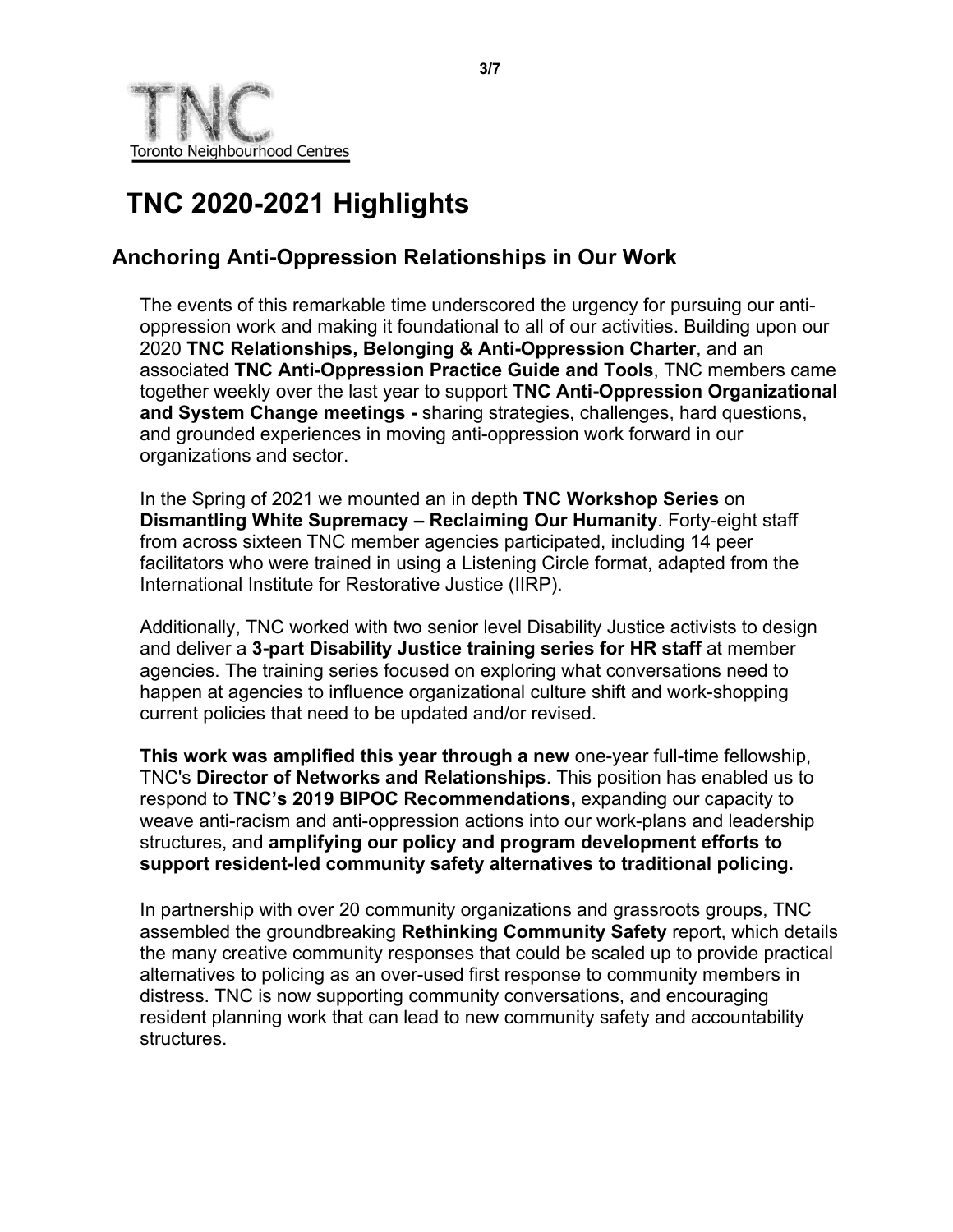

## **TNC Highlights 2020-2021 Continued**

## *Enhancing Inter-Agency Solidarity, Innovation & Action*

Through the convening and continued support for our **TNC inter-agency affinity groups**, TNC has activated a broad effort to connect more and more staff from across our member-agencies in ways that amplify our shared insights and capacity for collective actions. Building upon our affinity groups foundation, TNC continued to mount a range of **shared TNC training opportunities** - including workshops to continue our learning about indigenous cultures and our treaty obligations, identifying and addressing micro-aggressions in the workplace, using civic engagement tools effectively, and in depth experiential training for agency staff in 2SLGBTQIA+ inclusion - **Earning the Rainbow**.

TNC's Civic Engagement, and Community Development affinity groups completed our two-year Maytree-supported initiative **Community Voices for System Change**. Through this work TNC member agencies have advanced their formal commitments to, and capacity for leading local engagement work that places the voices of community members and program participants at the centre of contributing to the policy and system changes that affect their lives. A highlight of this work in 2020 included the development of new relationships with organizing and grassroots groups, as part of our **Agencies as Allies workshop series**.

#### *Building More Equitable & Inclusive Economies*

 In 2021 despite challenges presented by the pandemic related to CRA rules and volunteer losses, our five Toronto Neighbourhood Centres Tax Programs supported by United Way of Greater Toronto helped 2,142 participants to receive \$5.7 million in tax rebates and entitlements - or about \$2,600 per household. The influx of these funds are critical to both family economic wellbeing, and local economic vitality.

Over 2020-21 we have encountered moments of great urgency, and of new opportunities to take some of our economic structures that are fueling racialized inequality and growing poverty, and instead place them on a firmer footing of public and community ownership (e.g. in the case of housing), more robust access (in the case of affordable and accessible child care) and service provision that places the ethics of care and decent work at the centre of their staffing models, instead of defaulting the dominant calculus of private profit.

Though member agencies' active advancement of some of these strategies was hampered by the intense tumult and program innovation efforts needed to navigate day to day covid-19 realities, TNC, in partnership with the **Toronto Nonprofit Network**, continued to champion not-for-profit organizations engagement in land development, as a **strategy for addressing the crisis of housing affordability**, and to counter the continued erosion of **affordable community program space**.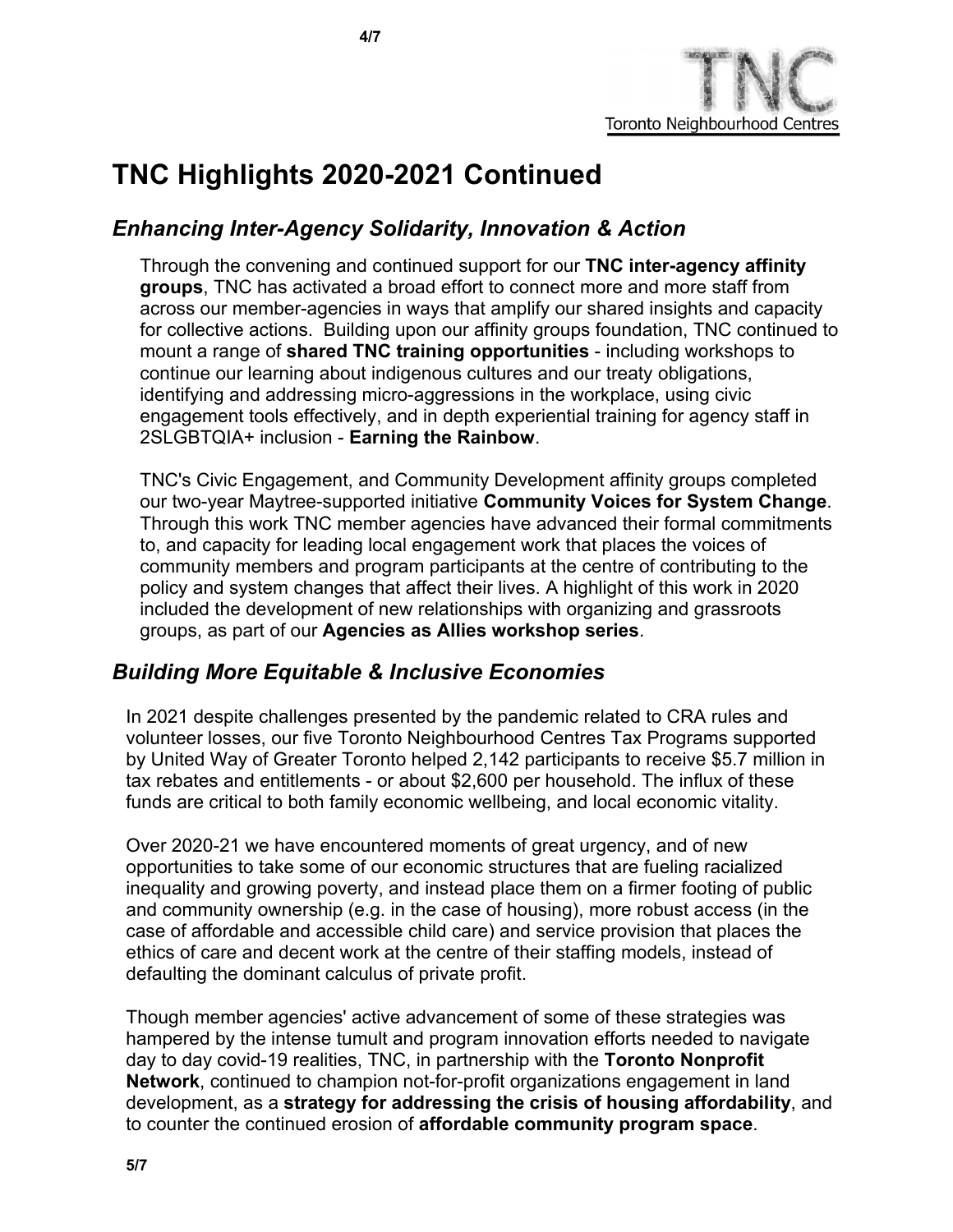

# **TNC Membership**

Toronto Neighbourhood Centres always seeks to expand its membership and we look forward to linking with organizations and other associations to strengthen our capacity for mutual support. There are important benefits and real value that comes with an organization's choice to join with and participate in the Toronto Neighbourhood Centres association. Active and engaged members can expect the following:

- Opportunities to gather and share useful information on issues that impact, or will impact their community members, clients, agencies and staff,
- A peer network of colleagues whom are accessible and willing to provide advice, support and strategic suggestions on challenging issues,
- New leadership and developmental opportunities for staff and volunteers both within the association and on joint external projects or task forces,
- Access to the resources, especially capacities and skills, of the other member organizations,
- The ability to bring forward ideas and participate in collective efforts to more effectively advocate on issues affecting Neighbourhood Centres,
- The ability to initiate, participate and deliver on strategies or programs that may be city-wide,
- The opportunity to learn about and share promising practices and program successes,
- The opportunity to become involved in an organization framed by the principles of resource sharing, collective advocacy, and community development.

#### **Membership in TNC is open to any organization that:**

- Shares the vision of TNC.
- Operates in the City of Toronto,
- Is a non-profit agency governed by a volunteer Board of Directors,
- Is neighbourhood based i.e. provides focused activities in one or several local geographic neighbourhoods defined at a scale smaller than the entire City of Toronto,
- $\bullet$  Is multi-service i.e. is directly responsible for providing programs relating to more than one issue area, such as health, education, social services, settlement services, housing, recreation, employment, training or community development.
- Practices a place-based approach to community development, as articulated in the "TNC Values and Neighbourhood Centre Model" statement

**For more information on becoming a TNC member please e-mail our Executive Director Rob Howarth at [robinhowarth@gmail.c](mailto:rhowarth@interlog.com)om**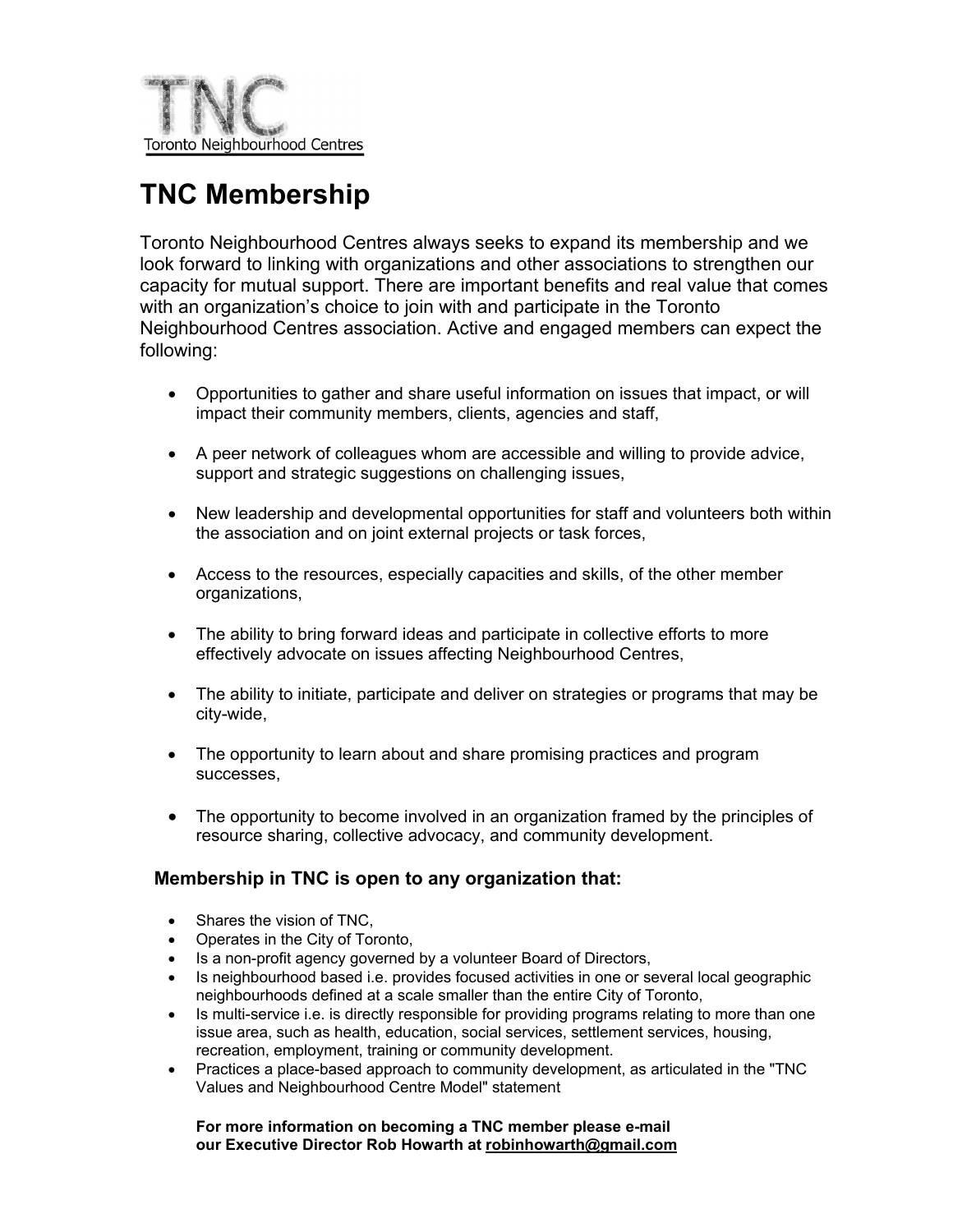## **TNC 2020/21 Financial Statements**

Year Ended March 31, 2021 (Audited)

#### STATEMENT OF FINANCIAL POSITION

|                                      | March 31 | March 31 |
|--------------------------------------|----------|----------|
|                                      | 2021     | 2020     |
| Assets                               |          |          |
| Cash and cash equivalents            | 483,909  | 419,245  |
| <b>Prepaid Expenses</b>              | 8.573    | 44.408   |
| Note receivable                      | 6,554    | 6,489    |
| Accounts receivable                  | 47       | 159      |
| <b>Total Assets</b>                  | 499.083  | 470.301  |
| Liabilities                          |          |          |
| <b>Accounts Payable</b>              | 65,302   | 50,408   |
| Deferred Revenue                     | 161,552  | 238,015  |
| <b>Total Liabilities</b>             | 226.854  | 288.423  |
| <b>Net Assets</b>                    |          |          |
| Unrestricted                         | 272,229  | 181,878  |
| <b>Total Liabilities and Surplus</b> | 499.083  | 470.301  |

#### STATEMENT OF OPERATIONS AND ACCUMULATED SURPLUS

|                                        | 2021     | 2020    |
|----------------------------------------|----------|---------|
| Revenue                                |          |         |
| United Way                             | 359,740  | 376,316 |
| Lawson Foundation                      | 132,500  | 90,000  |
| <b>Metcalf Foundation</b>              | 115,000  | 27,588  |
| <b>Atkinson Foundation</b>             | 112,500  | 154,834 |
| <b>Membership Fees</b>                 | 71,365   | 68,720  |
| <b>Suncor Energy Foundation</b>        | 50,000   |         |
| Maytree Foundation                     | 38,513   | 36,942  |
| <b>Toronto Foundation</b>              | 20,000   |         |
| <b>Catherine Donnelly Foundation</b>   | 5,000    | 5,000   |
| Interest                               | 1,932    | 5,435   |
| <b>Catherine Donnelly Foundation</b>   | 5,000    |         |
| Donations                              | 20       | 15,914  |
| Social Planning Toronto                |          | 10,000  |
| Other Income                           |          | 4,954   |
| <b>Total Revenue</b>                   | 906,570  | 795,703 |
| <b>Program Costs</b>                   |          |         |
| United Way                             | 367,048  | 367,048 |
| Lawson Foundation                      | 132,,500 | 90,000  |
| Atkinson Foundation (Decent Work)      | 112,500  | 154,834 |
| <b>Metcalf Foundation</b>              | 76,500   | 27,588  |
| <b>Suncor Energy Foundation</b>        | 50,000   |         |
| Maytree Foundation                     | 38,513   | 36,942  |
| <b>Toronto Foundation</b>              | 20,000   |         |
| <b>Program Delivery Fees</b>           | 13,691   | 15,464  |
| <b>Catherine Donnelly Foundation</b>   | 5,000    | 5,000   |
| Conference and workshop expenses       | 1,845    | 13,863  |
| Other                                  | 161      | 11,915  |
| Social Planning Toronto                |          | 10,000  |
| Administrative                         |          |         |
| <b>Coordination Fees</b>               | 10,131   | 10,345  |
| Office expenses                        | 5,750    | 2,522   |
| <b>Donations</b>                       |          | 15,914  |
| <b>Total Expenses</b>                  | 816,219  | 761,435 |
| Surplus / (Deficit) for the year       | 90,351   | 34,268  |
| Accumulated Surplus, beginning of year | 181,878  | 147,610 |
| Accumulated surplus, end of year       | 272,229  | 181,878 |

**Detailed Audited Statements Are Available Upon Request**